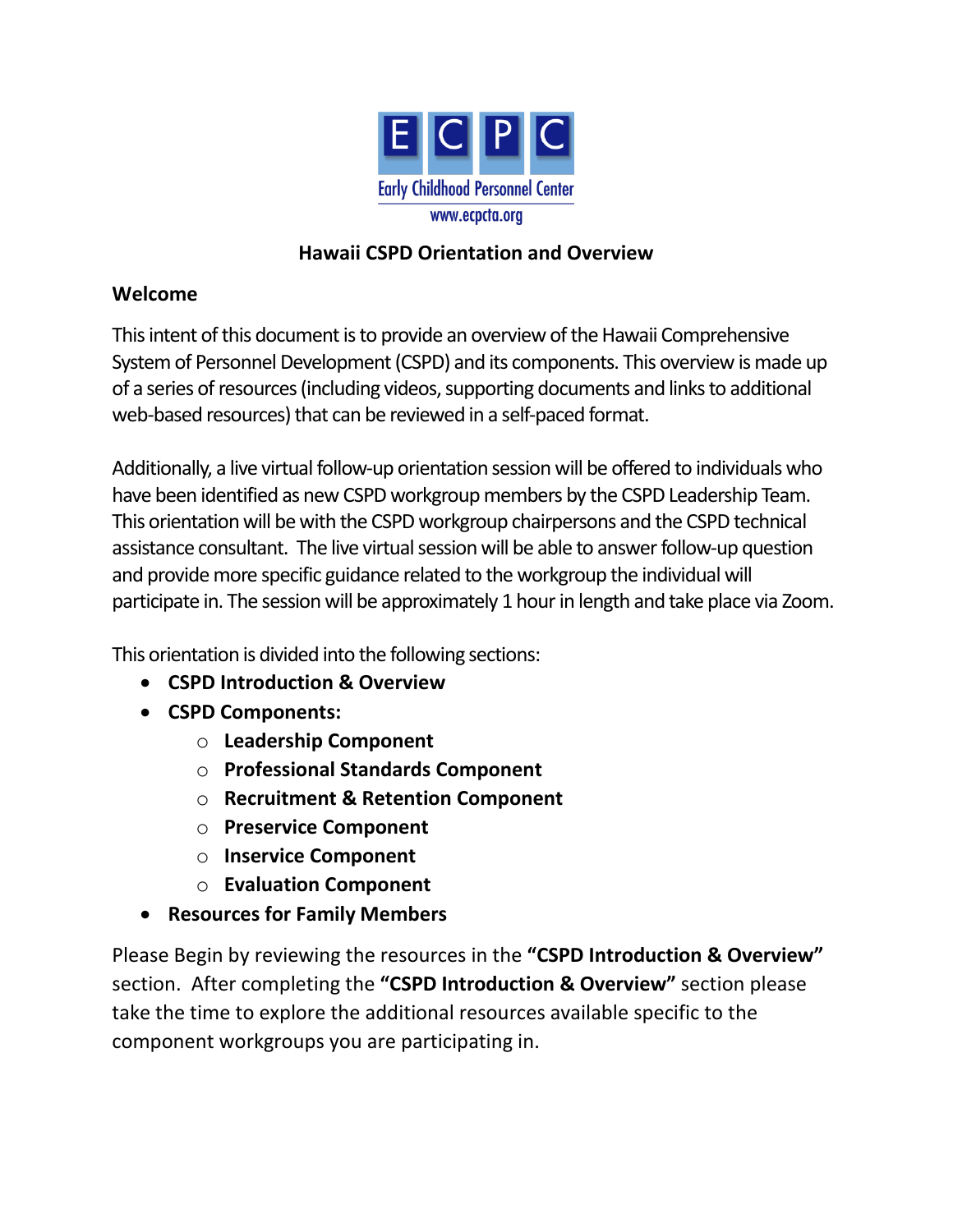#### **CSPD Introduction & Overview**

The resources in this section will answer the question: *What is a Comprehensive System of Personnel Development (CSPD)?*

Please begin this section by viewing the following two videos:

- [CSPD New Member Onboarding Video](https://drive.google.com/file/d/14iivEPh_F-VxEscpQyDOqfJjSZAKmKO7/view?usp=sharing) (34 minutes) This video provides new members an orientation and overview to the components, quality indicators and four phases of a CSPD. You may want to download the following resources referenced during this video:
	- o [CSPD New Member Powerpoint Presentation](https://drive.google.com/file/d/1hp0jIF_W32WK4dsxoiKDC-RDm8QO2Y2F/view?usp=sharing)
	- o [CSPD Overview](https://drive.google.com/file/d/1K_Z74RRuSz5dYnJ8SyXDpdpAQ6dZqMYC/view?usp=sharing) Flyer
	- o [CSPD Readiness Tool](https://drive.google.com/file/d/1yjEDU1dduq1qMhV5ccQOa_vzuCFdx6uS/view?usp=sharing)
	- o [Phases to Develop a CSPD](https://drive.google.com/file/d/1rQMzAFOI8vc_iqFefSGg7C01K1DM8Z2c/view?usp=sharing)
	- o [CSPD Strategic Planning Guide](https://drive.google.com/file/d/1A5SVaFssbFV9Mn0z1hnbR-m7FhAcvFRj/view?usp=sharing)
	- o [ECPC Guide to Intensive Technical Assistance](https://drive.google.com/file/d/1-KFLD7bug__Z4EElZBYC_70orn8amdEf/view?usp=sharing)
	- o Developing a [CSPD Action Plan](https://drive.google.com/file/d/1OJ-V6ah5bKfyGQVZD7LVOlVC4g4g5a5N/view?usp=sharing)
	- o [Acronym List](https://drive.google.com/file/d/1RsMmPOYco3uHz-gVyepB1yFE4vdXY_bN/view?usp=sharing)
- [Systems Thinking to Build an Effective and Competent](https://drive.google.com/file/d/1QoJgFcpFAnl6tZ9XAarcRUfDLEXv6Pjb/view?usp=sharing) Early [Childhood Workforce Video](https://drive.google.com/file/d/1QoJgFcpFAnl6tZ9XAarcRUfDLEXv6Pjb/view?usp=sharing) (7 minutes) - This short video by Charlene Robles, Hawaii's Part C Coordinator, shares the story of how the team was brought together to create a CSPD in Hawaii. The following resources specific to Hawaii's CSPD are available for download:
	- o [Hawaii CSPD Infographic](https://drive.google.com/file/d/1YkUhrZ0FGSzbbgFj9YCm368fzVph8eT3/view?usp=sharing)
	- o [Hawaii CSPD Mission & Vision Flowchart](https://drive.google.com/file/d/1hMAc339QO0UD8Sc7c2-yKeaspz8duNEU/view?usp=sharing)
	- o [Hawaii CSPD Goals and Objectives](https://drive.google.com/file/d/1D22JvdtTbyTUddXwXDOjfDxL-oCu6tZw/view?usp=sharing)
	- o [Hawaii Self-Assessment 2020](https://drive.google.com/file/d/1DxalTp-iPUXeKDXLmSzAYtmjdJ10a8Lw/view?usp=sharing)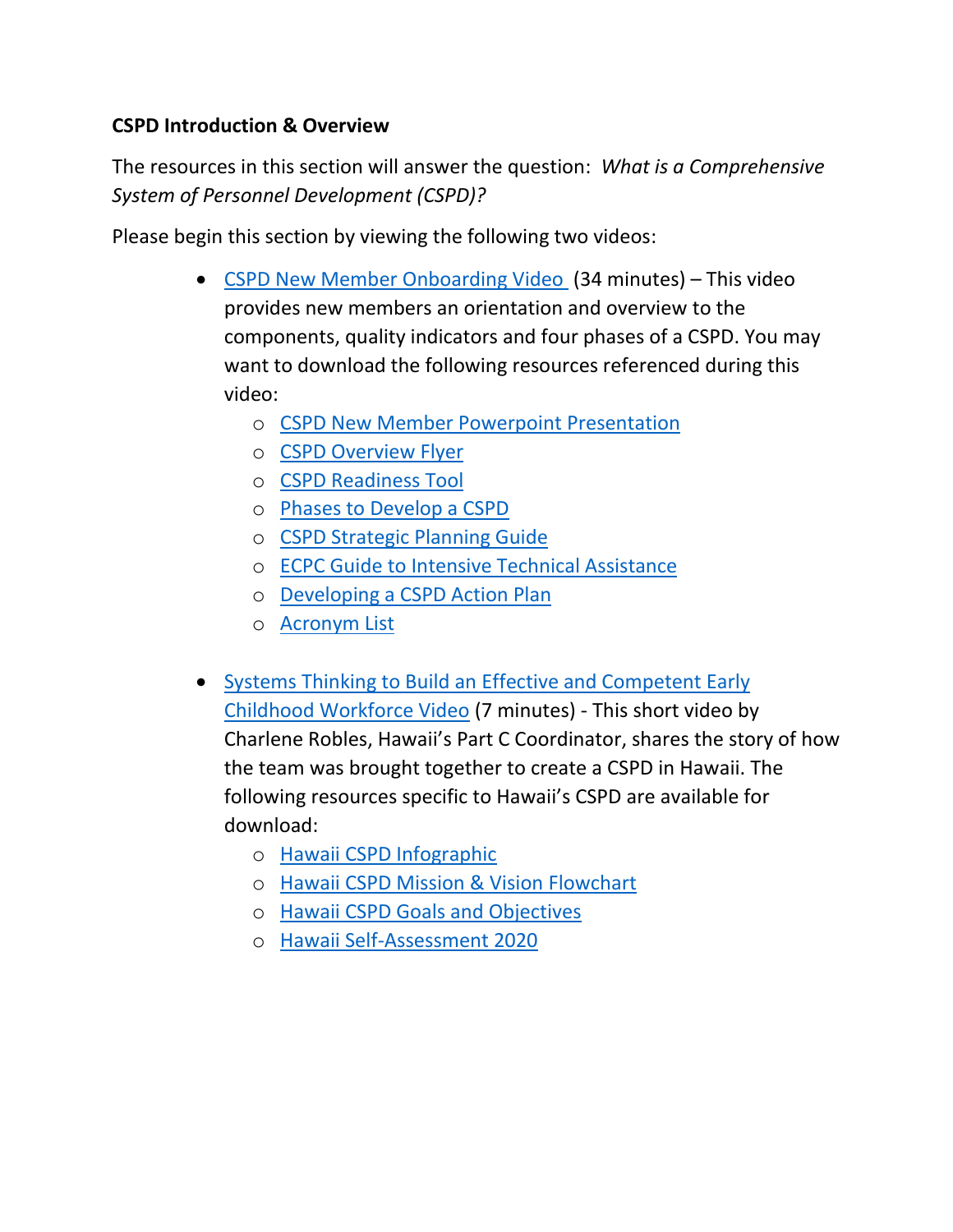# **CSPD Components**

The follow components of the CSPD represent the workgroups that member work on to develop action goals, objectives and activities that are implemented to create a CSPD in Hawaii. Please take the time to explore the additional resources available specific to the component workgroups you are participating in.

## *Leadership*

The Leadership Workgroup develops a state team that is diverse in representation from all aspects of the system; advocates for resources, makes decisions and sets priorities for PD, solicits feedback; monitors efficiency and effectiveness of the CSPD. The following resources specific to Hawaii's CSPD Leadership Workgroup are available for download:

- [CSPD Leadership Overview Flyer](https://drive.google.com/file/d/1ESOa3p7V9LzeHfY3QnXMyw5QnTBO-0z5/view?usp=sharing)
- ECPC [Leadership Brief](https://drive.google.com/file/d/1kab1YDD56DjdFD_YXroKoZMgNk4S3-Fi/view?usp=sharing)
- [ECPC Leadership Practices Checklist](https://drive.google.com/file/d/1Ru-NAM5S1avzwuAhr6K_7hKe2XcLCd6e/view?usp=sharing)
- CSPD [Implementation Brief](https://drive.google.com/file/d/1SOW8pxXmeieiba0bZD4b52PkjzEBdnko/view?usp=sharing)
- [CSPD Sustainability Brief](https://drive.google.com/file/d/1OVpkiLgkO4Bu6aUz-8xH1GFoP1Td65TX/view?usp=sharing)
- [Integrated TA Tracker](https://drive.google.com/file/d/1e-qapECR5femFT0g8NJ0qka90P3-93ad/view?usp=sharing)
- Workgroup Facilitator['s Checklist and Forms](https://drive.google.com/file/d/1_PL1yXC3_g91vZX3m6rotpcHTX6ecJoi/view?usp=sharing)
- [Memorandum of Understanding for TA](https://drive.google.com/file/d/1VYqqqjJNUOqXyT5CfExCZPG6OIgD7RgI/view?usp=sharing)
- [Leadership Action Plan](https://drive.google.com/file/d/1RDHERdXue8yCOjl3iMbwe5Z1VYRxZCIY/view?usp=sharing)

# *Professional Standards*

The Professional Standards Workgroup establishes and maintains high standards for the knowledge, skills, and competencies of the early childhood intervention workforce. The following resources specific to Hawaii's CSPD Professional Standards Workgroup are available for download:

- [Building a CSPD: Standards, Competencies and Recommended Practices](https://drive.google.com/file/d/1itYMVQfp4Qk1Vl6qztv_IoILNv48sDne/view?usp=sharing)  [Video](https://drive.google.com/file/d/1itYMVQfp4Qk1Vl6qztv_IoILNv48sDne/view?usp=sharing) (61 minutes): This is a video of a presentation by Dr. Mary Beth Bruder and Dr. Peggy Kemp from June 2020 talking about the importance of addressing professional standards, competencies and recommended practices in the creation of Hawaii's CSPD.
- [CSPD Professional Standards Overview Flyer](https://drive.google.com/file/d/1bgodWxTUwhGMsOMQtUsUP5VrgjgjzKgm/view?usp=sharing)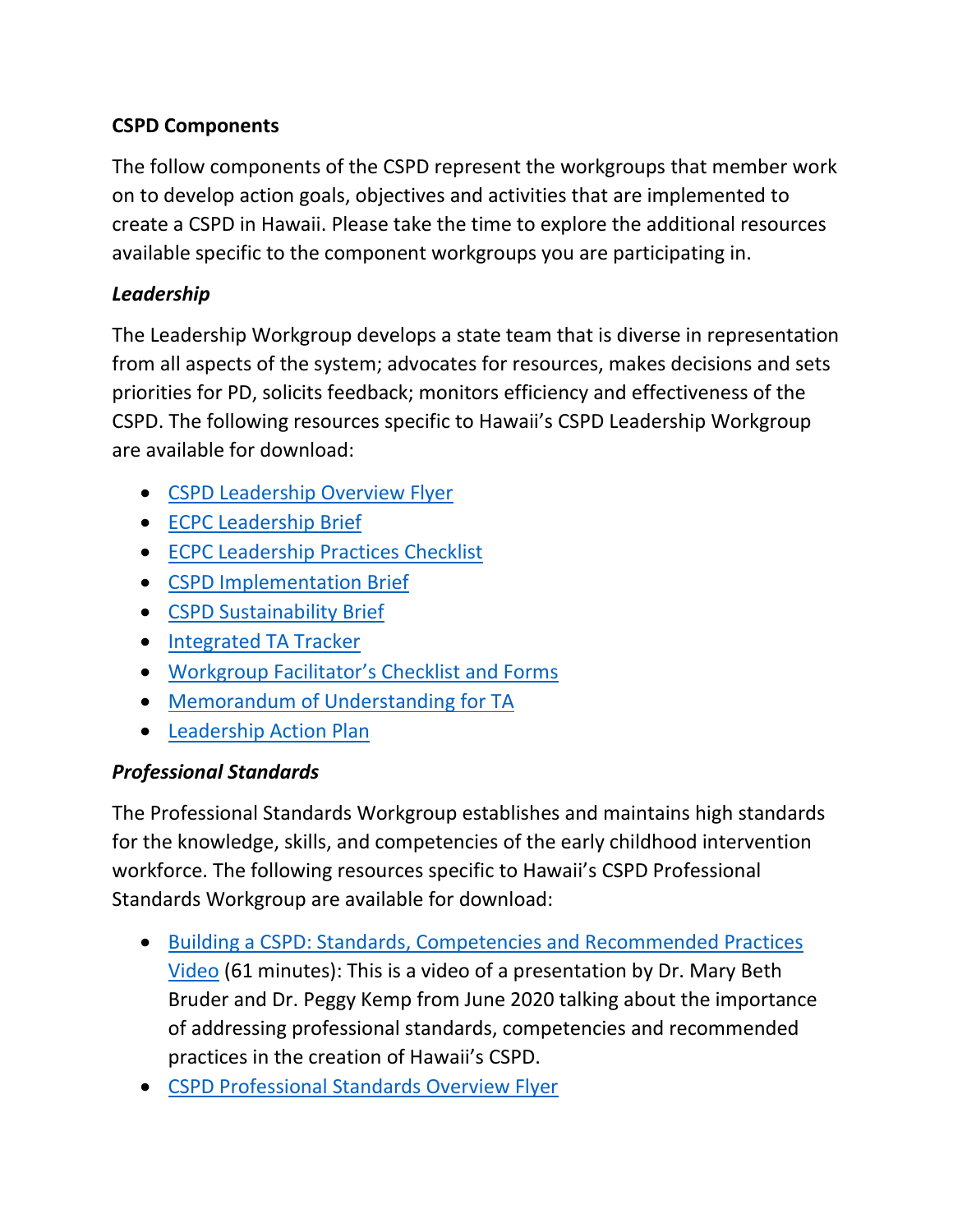- [ECPC Cross Disciplinary Competency Areas and Indicators Table](https://drive.google.com/file/d/1Sr1gs6WCNpGLjFiV8UFvXPnubPrMYZyQ/view?usp=sharing)
- [Crosswalk of EIECSE and ECE Standards](https://drive.google.com/file/d/1aoL7h_KOxes2OHs30-F3Q0RG2jUioAVH/view?usp=sharing)
- [Crosswalk of EIECSE Standards and DEC Recommended Practices](https://drive.google.com/file/d/1BV1i_YtEhiUgdX7uWj8mkX34IoQKhNh7/view?usp=sharing)
- [DEC Recommended Practices Overview Flyer](https://drive.google.com/file/d/1JqrNLl06gwotKo5NuuoKbFMm7ZsLzVoL/view?usp=sharing)
- [Talking Points: Standards, Competencies & Practices](https://drive.google.com/file/d/1zNnG-cO4oLORqChkcUvkVtoQ7fx5Gp-Q/view?usp=sharing)
- [Professional Standards Action Plan](https://drive.google.com/file/d/1s-qE7waGR5vI1AgtLS2DePCmC7BBpDre/view?usp=sharing)

#### *Recruitment & Retention*

The Recruitment and Retention Workgroup addresses the need to ensure that positions are filled by individuals who meet state and national qualifications to provide early childhood intervention (EI/ECSE). The following resources specific to Hawaii's CSPD Retention and Recruitment Workgroup are available for download:

- [CSPD Recruitment and Retention Overview](https://drive.google.com/file/d/1JMjoOWVOARdlrO5HqHrCy4TpTmhVN12i/view?usp=sharing) Flyer
- [Recruitment & Retention Action Plan](https://drive.google.com/file/d/1yt9BwR6eCu2hkcVMJCH9A_0qobWklEOF/view?usp=sharing)

## *Preservice*

The Preservice Workgroup ensures Institutes of Higher Education (IHE) prepare individuals to meet state and national personnel standards in a specific discipline. The following resources specific to Hawaii's CSPD Preservice Workgroup are available for download:

- [CSPD Preservice Overview](https://drive.google.com/file/d/17JcIlIyUHJoKJChXAHfljhWNQwbWEohq/view?usp=sharing) Flyer
- [Research on Preservice Personnel Preparation](https://drive.google.com/file/d/1wmqPVEEjLvIfOQV7PyRtJgtmtnwxb605/view?usp=sharing)
- [Alignment of Preservice and Inservice Training](https://drive.google.com/file/d/1kub1iHy8b7Md2iECtzqXEJcx98Rm6wUg/view?usp=sharing)
- [Preservice Action Plan](https://drive.google.com/file/d/1PQYXVfwa6ZxsQwLWTNTQn1aduUvVCIa7/view?usp=sharing)

## *Inservice*

The Inservice Workgroup ensures on-going training to maintain/extend existing skills and knowledge, with a focus on evidence-based practice (EBP) and adult learning principles. The following resources specific to Hawaii's CSPD Inservice Workgroup are available for download:

- [CSPD Inservice Overview](https://drive.google.com/file/d/1JcSF3_k7Yu74H09H1ZBYA8Iz88XjLk4g/view?usp=sharing)
- [Metasynthesis of Inservice Professional Development Research](https://drive.google.com/file/d/12KLo8tktaX7gp8Jko2YhZ-6NyMGGTDYL/view?usp=sharing)
- [Key Features of the Evidence-Informed Inservice](https://drive.google.com/file/d/1rbL_XMgfJx_jyBevm8yxAQXS0YwxcOXF/view?usp=sharing)